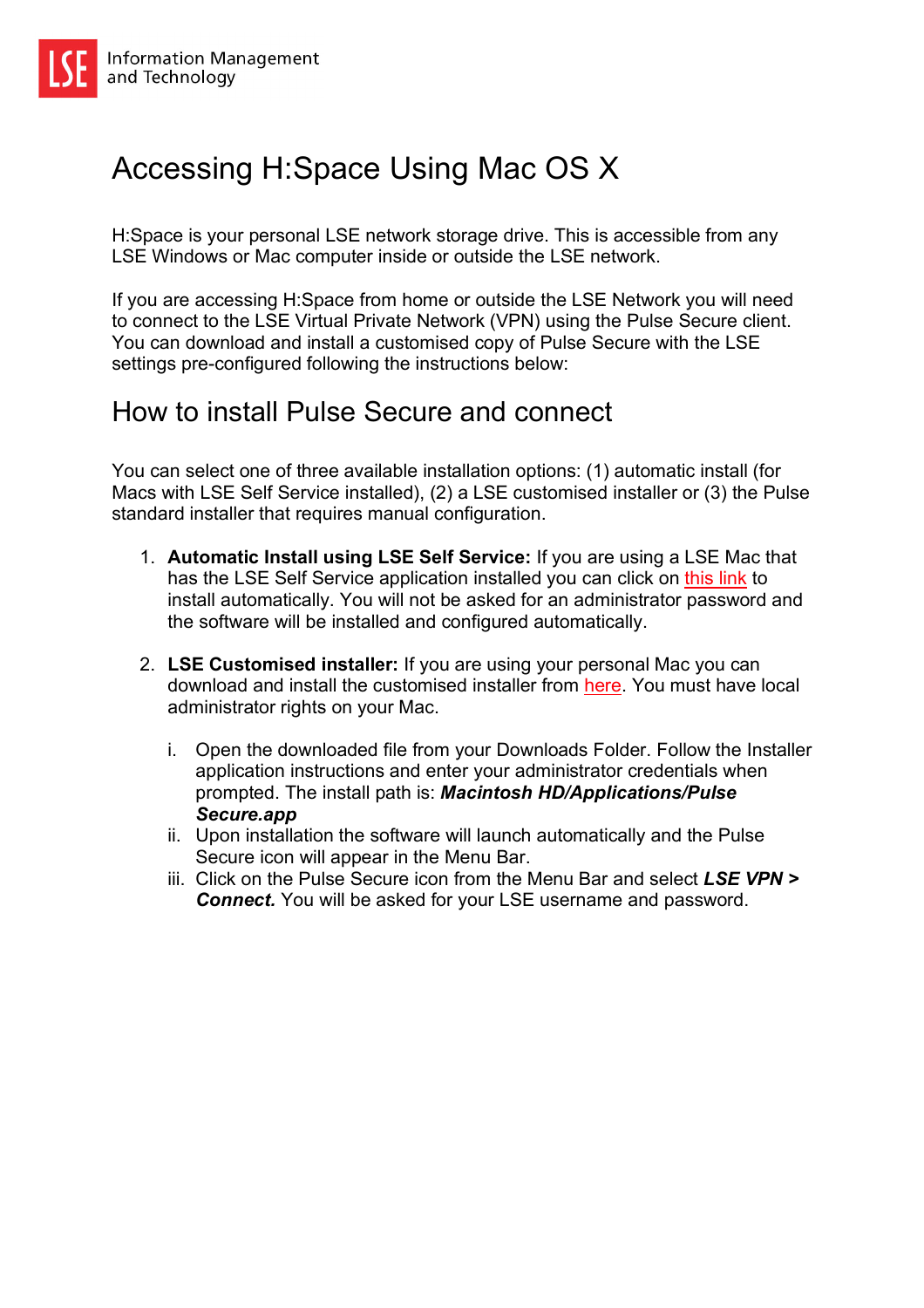

- iv. To terminate the session, select: *LSE VPN > Disconnect*
- 3. **Pulse Secure standard installer**: This installer needs to be configured manually and you must have local administrator rights on your Mac. You can download the installer from this link.
	- i. Open the downloaded .pkg file from your Downloads Folder.
	- ii. Double-click on the package called to launch the installer application.
	- iii. Follow the instructions and enter your administrator credentials when prompted. The install path is: *Macintosh HD/Applications/Pulse Secure.app*
	- iv. Upon installation, the software will launch automatically and the Pulse Secure icon will appear in the Menu Bar.
	- v. Click on the Pulse Secure icon from the Menu Bar and select *Open Pulse Secure.* This will launch the application and open the connections window.



- vi. Click on the + icon in the lower left corner to add a new VPN connection.
	- a. In the **Name** field type: **LSE VPN**
	- b. In the **Server URL** field type: **remote.lse.ac.uk/pulse**
	- c. Click on the **Add** button to add this connection.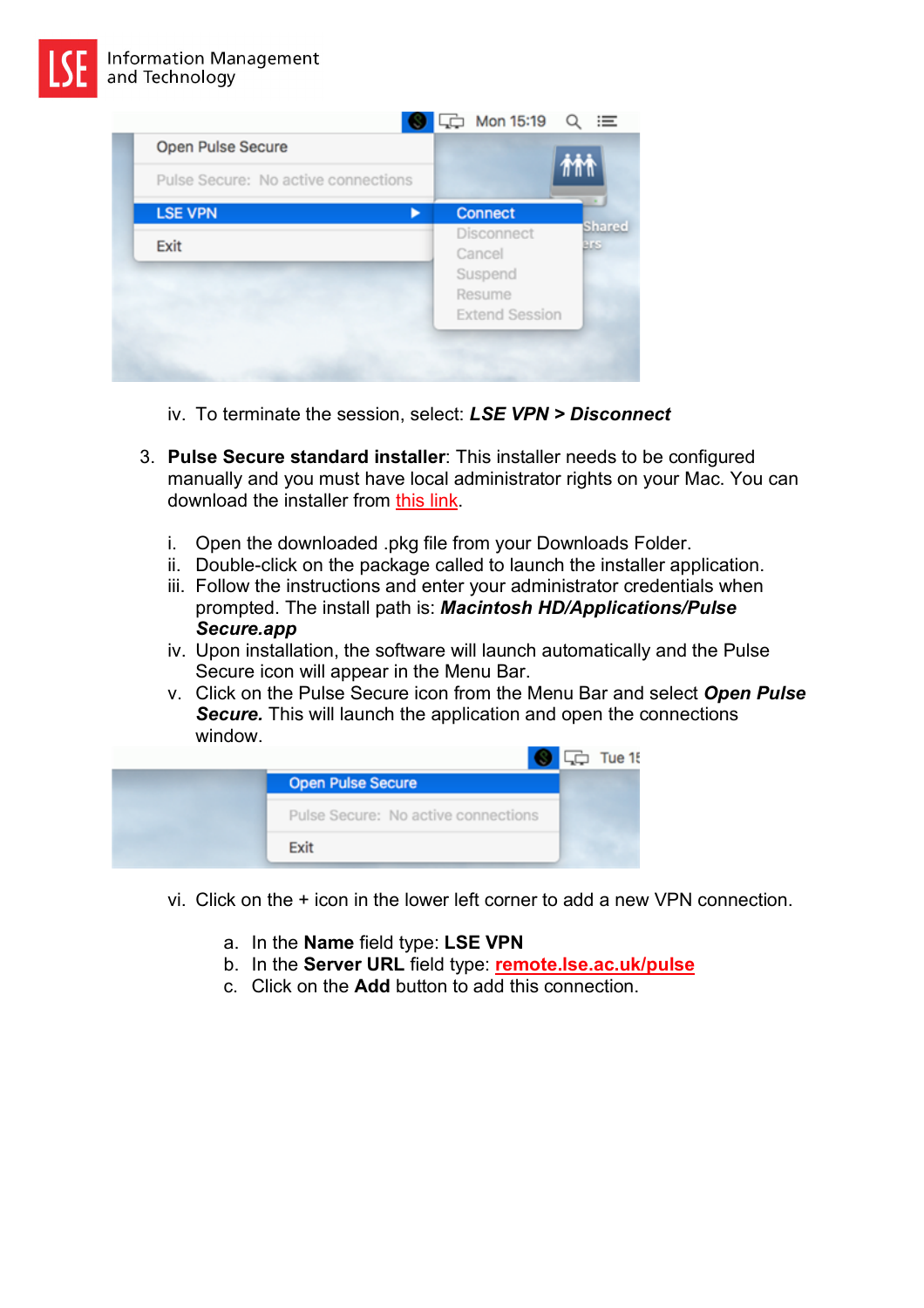

|         |  | Type: Policy Secure (UAC) or Connect |  |  |  |
|---------|--|--------------------------------------|--|--|--|
|         |  | Name: LSE VPN                        |  |  |  |
|         |  | Server URL: remote.ise.ac.uk/pulse   |  |  |  |
|         |  | Cancel<br>Connect<br>Add             |  |  |  |
| $+ - 1$ |  |                                      |  |  |  |
|         |  |                                      |  |  |  |

- vii. Click Connect. You will be asked to authenticate with your **LSE username** and **password.**
- viii.To disconnect from the VPN session, click on the **Pulse Secure Menu Bar icon**, select **LSE VPN** and click **Disconnect**.

|                       | $\overline{\mathbb{S}}$ $\Box$ Tue 16:01 Q<br>≔ |
|-----------------------|-------------------------------------------------|
|                       | Open Pulse Secure                               |
|                       | Pulse Secure: Connected                         |
| Connect               | <b>LSE VPN</b>                                  |
| <b>Disconnect</b>     |                                                 |
| Cancel                | Exit                                            |
| Suspend               |                                                 |
| Resume                | $\cup$                                          |
| <b>Extend Session</b> | <b>THEFT</b>                                    |
|                       | Macintosh HD                                    |

How to connect to H:Space from Mac OS X (tested with OS X 10.6 or newer)

1. From the Finder Menu Bar select: *Go > Connect to Server*